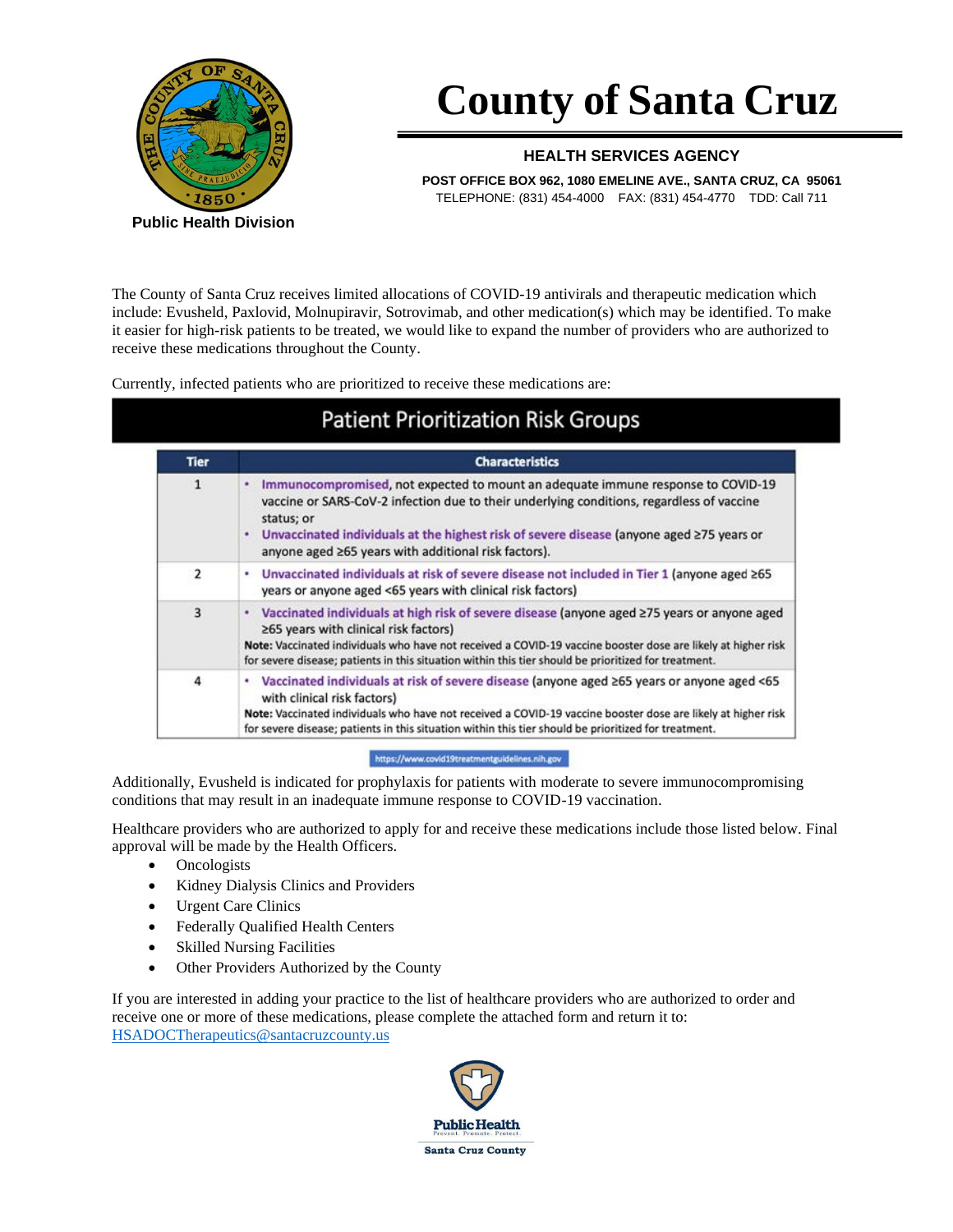

# **County of Santa Cruz**

#### **HEALTH SERVICES AGENCY**

**POST OFFICE BOX 962, 1080 EMELINE AVE., SANTA CRUZ, CA 95061**  TELEPHONE: (831) 454-4000 FAX: (831) 454-4770 TDD: Call 711

### **HPoP Account Request Form**

Thank you for your interest in working with the Santa Cruz County Health Services Agency therapeutics distribution efforts. To receive therapeutics from the County, your facility must have a Health Partner Ordering Portal (HPoP) account established. Accounts are established at the request of County governments. If you would like to have an HPoP account established for your facility, please provide the information listed below and return the form to:

[HSADOCTherapeutics@santacruzcounty.us](mailto:HSADOCTherapeutics@santacruzcounty.us)

| <b>Provider/Facility Name:</b> |                |
|--------------------------------|----------------|
| <b>Provider Address:</b>       |                |
|                                | <b>Street</b>  |
|                                | City, Zip Code |
|                                | County         |

**Provider Contact Information**

*This person should be the best point of contact for CDPH to reach out to with questions and who can verify delivery and receipt of orders*.

\_\_\_\_\_\_\_\_\_\_\_\_\_\_\_\_\_\_\_\_\_\_\_\_\_\_\_\_\_\_\_\_\_\_\_\_\_\_\_\_\_\_

\_\_\_\_\_\_\_\_\_\_\_\_\_\_\_\_\_\_\_\_\_\_\_\_\_\_\_\_\_\_\_\_\_\_\_\_\_\_\_\_\_\_

\_\_\_\_\_\_\_\_\_\_\_\_\_\_\_\_\_\_\_\_\_\_\_\_\_\_\_\_\_\_\_\_\_\_\_\_\_\_\_\_\_\_

**Name**

**E-Mail Address**

**Phone Number**